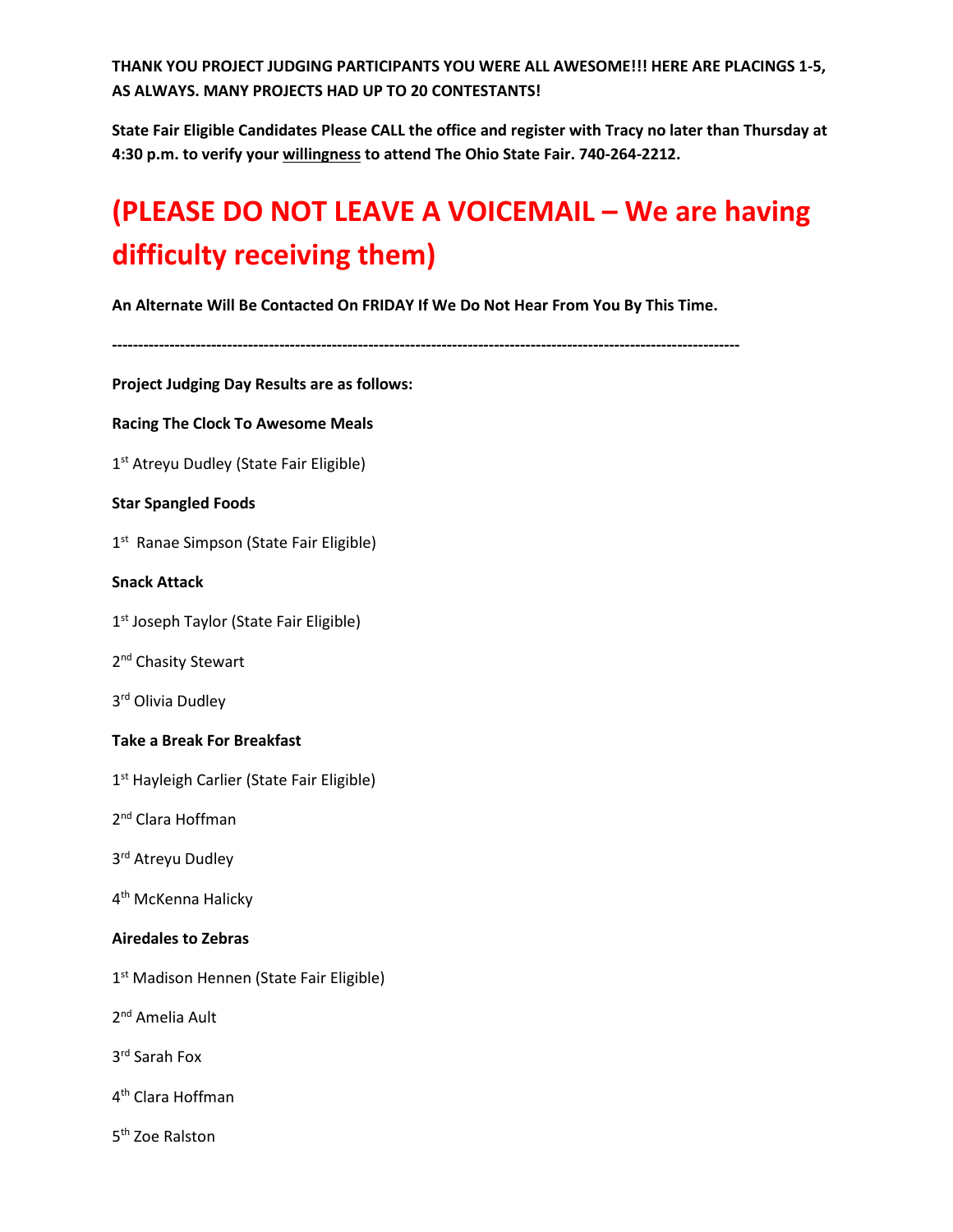# **Cavy Project And Record Book**

- 1<sup>st</sup> Alexis Slie (State Fair Eligible Jr.)
- 2<sup>nd</sup> Chandler Hoffman Judge's Choice Winner
- 3<sup>rd</sup> Rachel Jarman (State Fair Eligible Sr.)
- 4th Zoe Shell / Emily Nunez
- 5<sup>th</sup> Mara Camp

# **Horseless Horse (This is not a State Eligible Project)**

- 1<sup>st</sup> Mercy McGalla
- 2<sup>nd</sup> Victoria Dear
- 3rd Danica Scott
- 4<sup>th</sup> Katherine Rivers
- 5<sup>th</sup> Zoey Ralston

# **Not Just Knots**

- 1<sup>st</sup> Hayden Maple (State Fair Eligible)
- 2<sup>nd</sup> Kristopher McVicker
- 3rd John Frank

# **Crank It Up**

1<sup>st</sup> Christian Hoffman (State Fair Eligible Jr. Tractor Days)

2<sup>nd</sup> Laurel Kemp

# **Starting Up**

1<sup>st</sup> Emma Morrison (State Fair Eligible Sr. Tractor Days)

# **Measuring Up**

- 1<sup>st</sup> Kylie Dray (State Fair Eligible)
- 2<sup>nd</sup> Tucker McVicker (State Fair Eligible)

# **Making The Cut**

- 1<sup>st</sup> Jake Bednarek (State Fair Eligible)
- 2<sup>nd</sup> Ava Watkins (State Fair Eligible)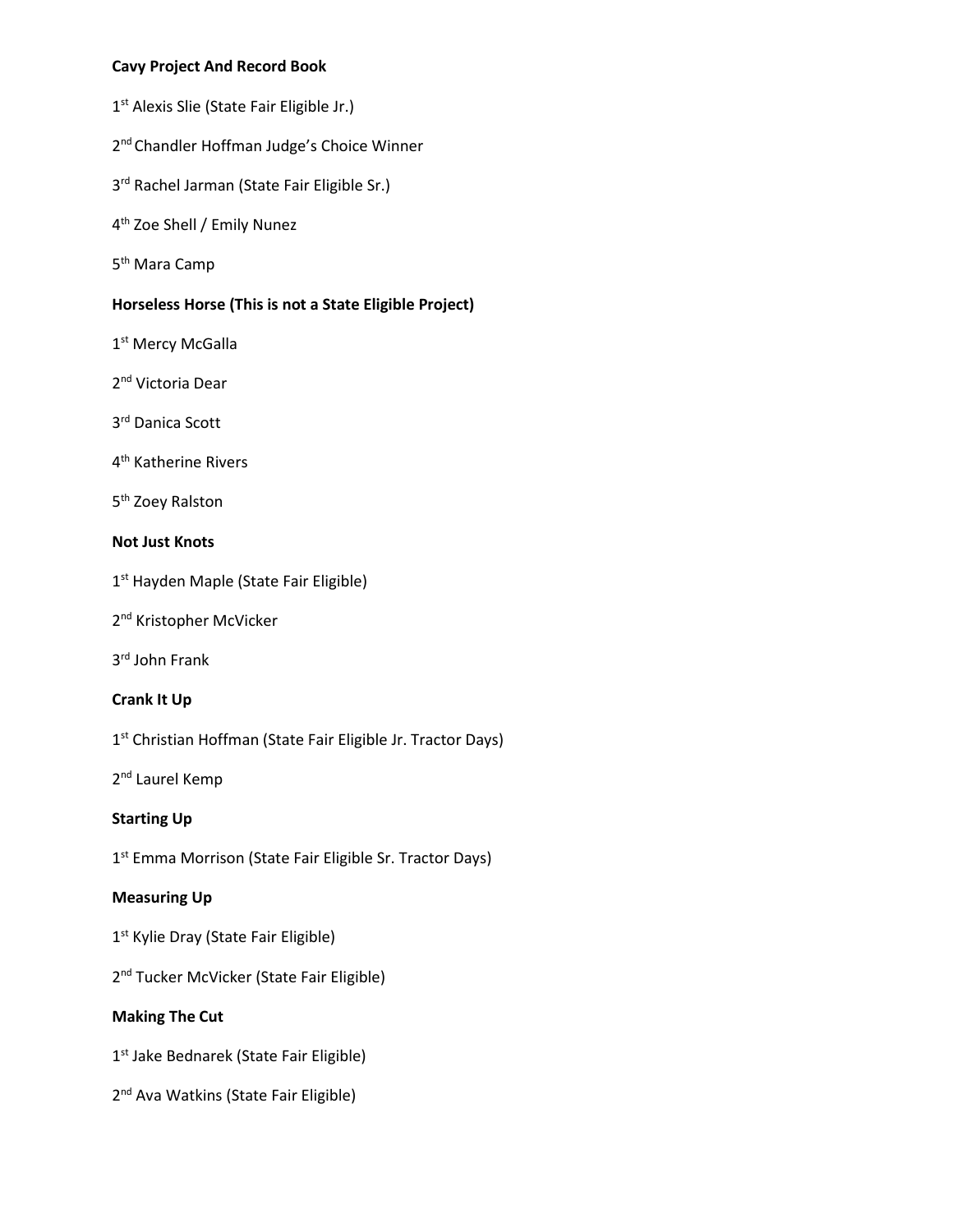# **Finishing Up**

1<sup>st</sup> Madison Hennen (State Fair Eligible)

# **Science Fun With Flight**

1<sup>st</sup> Tucker McVicker (State Fair Eligible)

# **Rockets Away**

1<sup>st</sup> Jayse Carter (State Fair Eligible) (Judge's Choice)

# **Pocket Pets**

- 1<sup>st</sup> Rachel Jarman (State Fair Eligible)
- 2<sup>nd</sup> McKenna Halicky (State Fair Eligible)
- 3rd Olivia Dudley
- 4th Jessie Sands

# **Beginner Fishing**

- 1<sup>st</sup> Chandler Hoffman (State Fair Eligible)
- 2<sup>nd</sup> Lakin Tanner
- 3rd Jacob Allen
- 4th Makenzie Lawrence

# **Intermediate Fishing**

1<sup>st</sup> Haleigh Brown (State Fair Eligible)

2<sup>nd</sup> Nathan Crawford

# **Explore The Outdoors**

- 1<sup>st</sup> Aiden Cooper (State Fair Eligible)
- 2<sup>nd</sup> Bailey Balcom
- 3rd John Frank

# **Pathways To Culinary Success**

1<sup>st</sup> Sarah Fox (State Fair Eligible)

2<sup>nd</sup> Chesney Swickard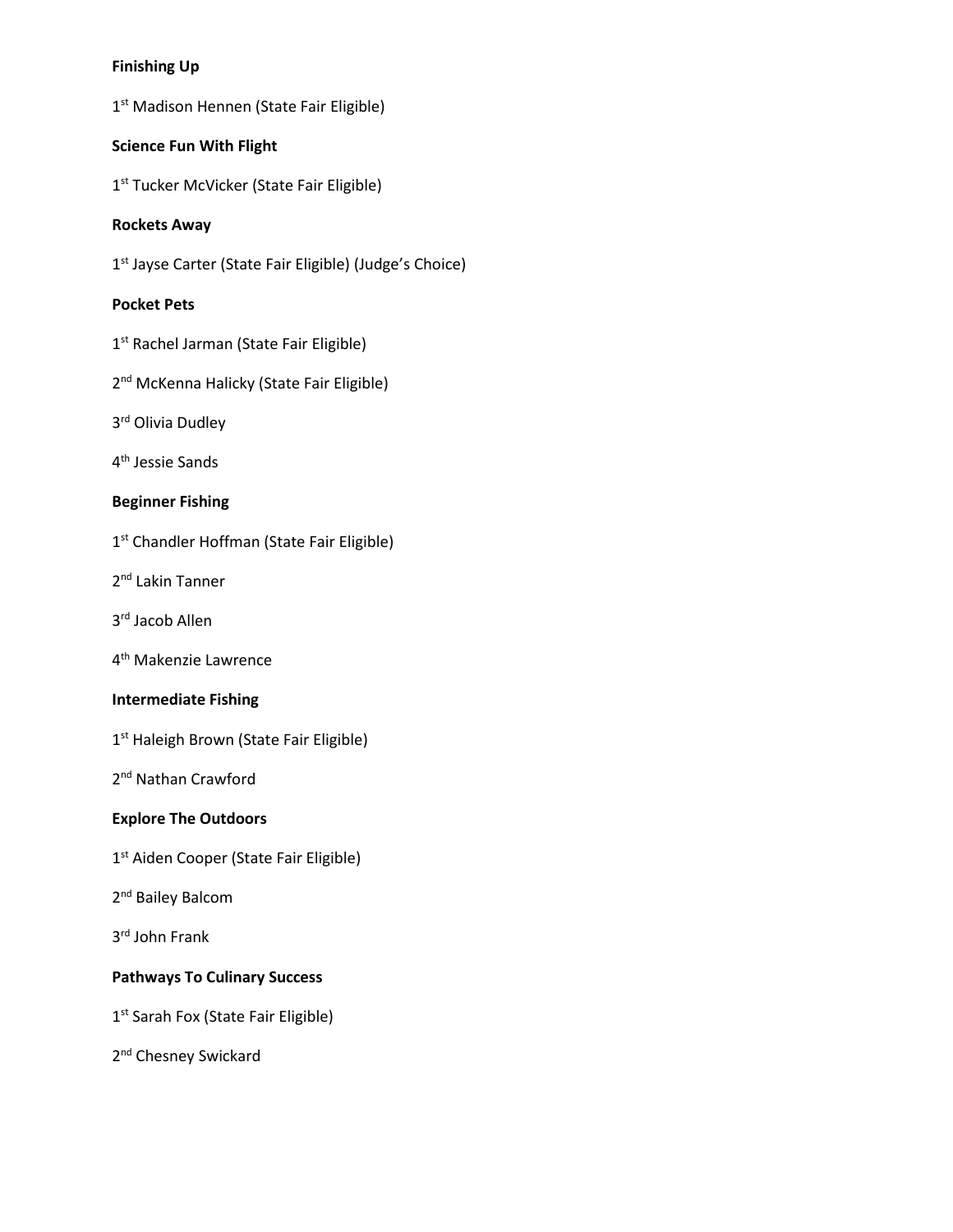# **Let's Start Cooking**

- 1<sup>st</sup> Ava Aftanas (State Fair Eligible)
- 2<sup>nd</sup> Olivia Ault
- 3rd Dominic Russo
- 4th Blair Allison
- 5<sup>th</sup> Madelyn Board

# **Why Trees Matter**

1<sup>st</sup> Corissa Griffith (State Fair Eligible)

# **Ohio Birds**

- 1<sup>st</sup> Rhiannon Jones (State Fair Eligible 2<sup>nd</sup> year)
- 2<sup>nd</sup> Luke Ferralli
- 3<sup>rd</sup> Evan McGrew (State Fair Eligible 1<sup>st</sup> year)
- 4th Landon Sgalla

# **Geology Can You Dig It**

- 1<sup>st</sup> Andrew Wetherell (State Fair Eligible)
- 2<sup>nd</sup> Leila Sudvary
- 3rd MacKenzie Lawrence

# **Purrfect Pals 1**

- 1<sup>st</sup> Morgan McCumbers (State Fair Eligible Ages 8-10)
- 2<sup>nd</sup> Adelynn DeGarmo
- 3<sup>rd</sup> Isabella Loy (State Fair Eligible Ages 11-13)

# **Climbing Up**

1<sup>st</sup> Elijah Fox (State Fair Eligible Ages 13-18)

# **Leaping Forward**

- 1<sup>st</sup> Chesney Swickard (State Fair Eligible Ages 8-18)
- 2nd Jessie Sands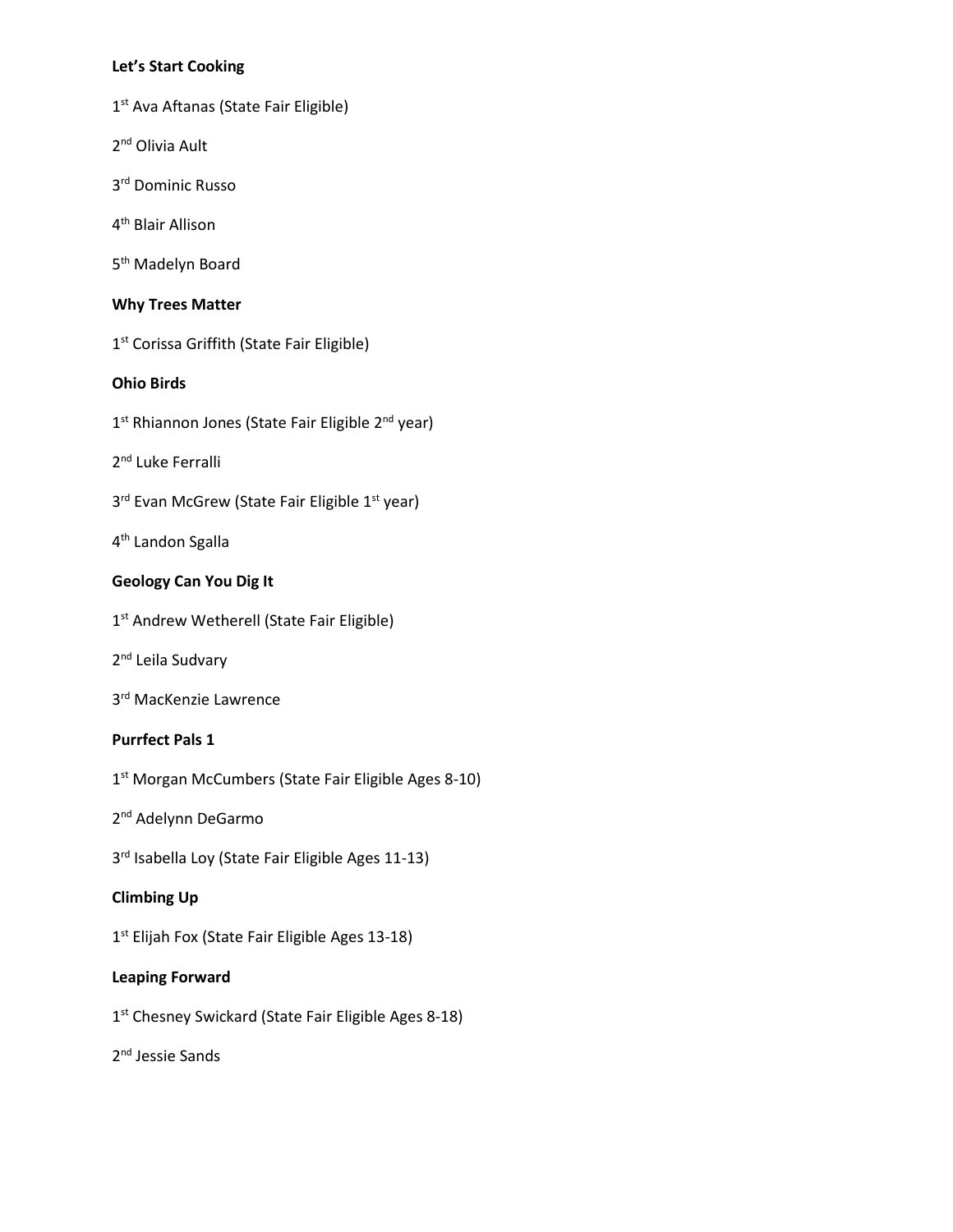# **Safe Use of Guns**

- 1<sup>st</sup> Kristopher McVicker (State Fair Eligible)
- 2<sup>nd</sup> Tucker McVicker

#### **Basic Archery**

- 1<sup>st</sup> Shayla Ralston (State Fair Eligible)
- 2<sup>nd</sup> Denvar Nelson
- 3rd Tucker McVicker
- 4<sup>th</sup> Kristopher McVicker
- 5<sup>th</sup> Bailey Balcom

# **Archery Project/Record Book**

1<sup>st</sup> Mylan Czarnecki (State Fair Eligible)

#### **Rifle Project**

1<sup>st</sup> Bryson Mattern (State Fair Eligible)

## **Hunting And Wildlife Project**

1<sup>st</sup> Bryson Mattern (State Fair Eligible)

# **Magic Of Electricity**

- 1<sup>st</sup> Joseph Taylor (State Fair Eligible)
- 2nd Noah Kokiko
- 3<sup>rd</sup> Atreyu Dudley
- 4th Kristopher McVicker

# **Science Fun With Electricity**

1<sup>st</sup> Caleb Zifzal (State Fair Eligible)

#### **Arcs And Sparks**

- 1<sup>st</sup> Tyler Browning (State Fair Eligible Bigger Weldment)
- 2<sup>nd</sup> Nathan Lucas (State Fair Eligible Welding Smaller Structure Category)
- 3rd Kaleb Griffith
- 4th Shane Griffith
- 5th Coleman Granatir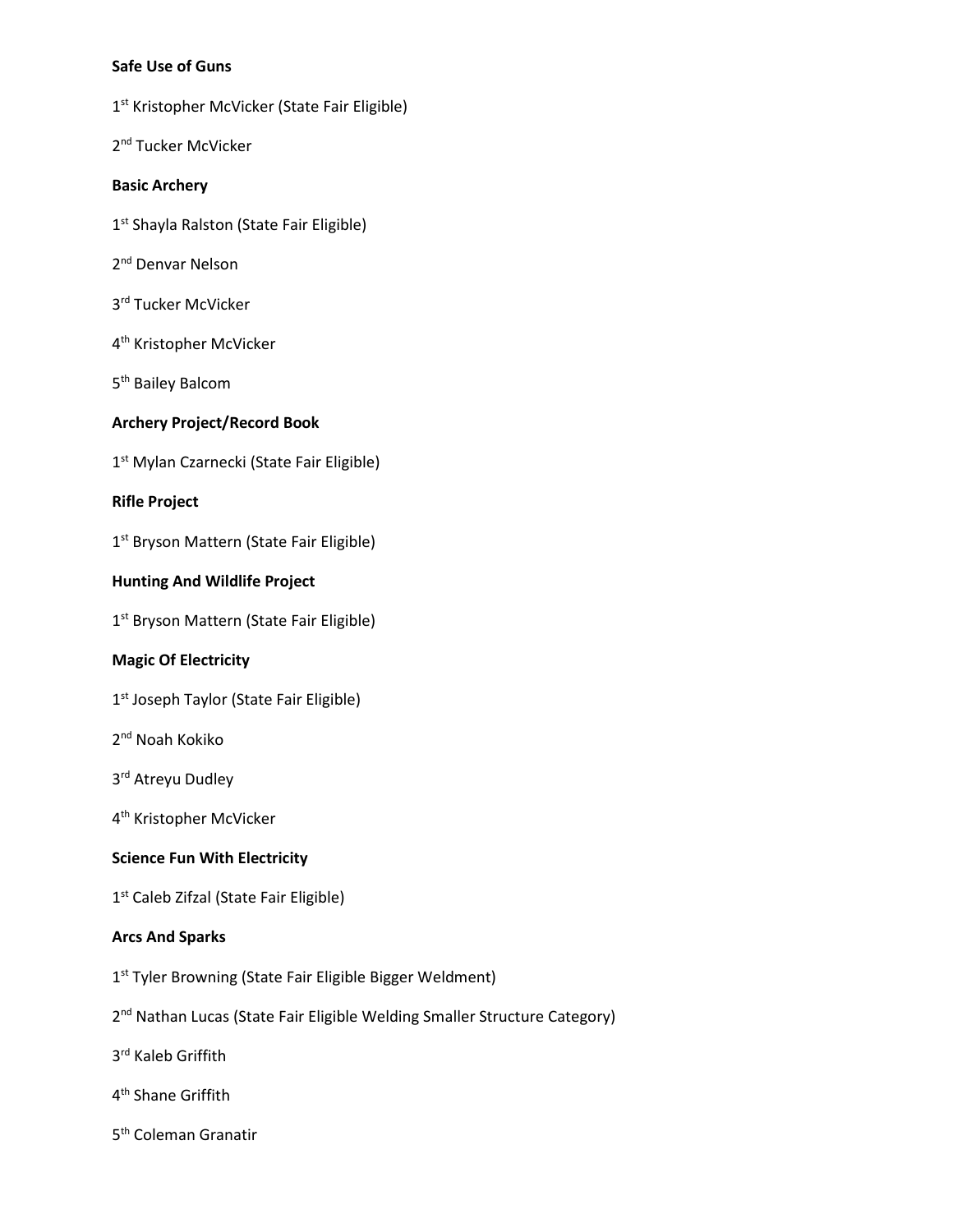# **You And Your Dog**

- 1<sup>st</sup> Addie Erwin (State Fair Eligible Age 11-13)
- 2<sup>nd</sup> Sarah Fox (State Fair Eligible Ages 14-18)

3rd Catherine Butler

# **Leadership Road Trip**

1<sup>st</sup> Corissa Griffith (State Fair Eligible)

# **Pantry Panic**

1<sup>st</sup> Samuel Osso (State Fair Eligible)

# **Alcohol And Drug Abuse**

- 1<sup>st</sup> Brianna Merkel (State Fair Eligible Sr.)
- 2<sup>nd</sup> Mallory Birney
- 3rd Desiree Ruzek (State Fair Eligible Jr., Judges Choice)

# **First Aid In Action**

- 1<sup>st</sup> Chandler Hoffman (State Fair Eligible)
- 2nd Emma Lamp
- 3rd Chasity Stewart
- 4th Caydence DeGarmo
- 5th JP Wilson

# **Family Treasure Hunt**

1<sup>st</sup> Elizabeth Hope (State Fair Eligible)

# **My Favorite Things**

- 1<sup>st</sup> Andrew Wetherell (State Fair Eligible)
- 2<sup>nd</sup> Shayne Scott
- 3rd Zoe Yeske

# **Becoming Money Wise**

1<sup>st</sup> Raina Yeske (This project does not have a state competition.)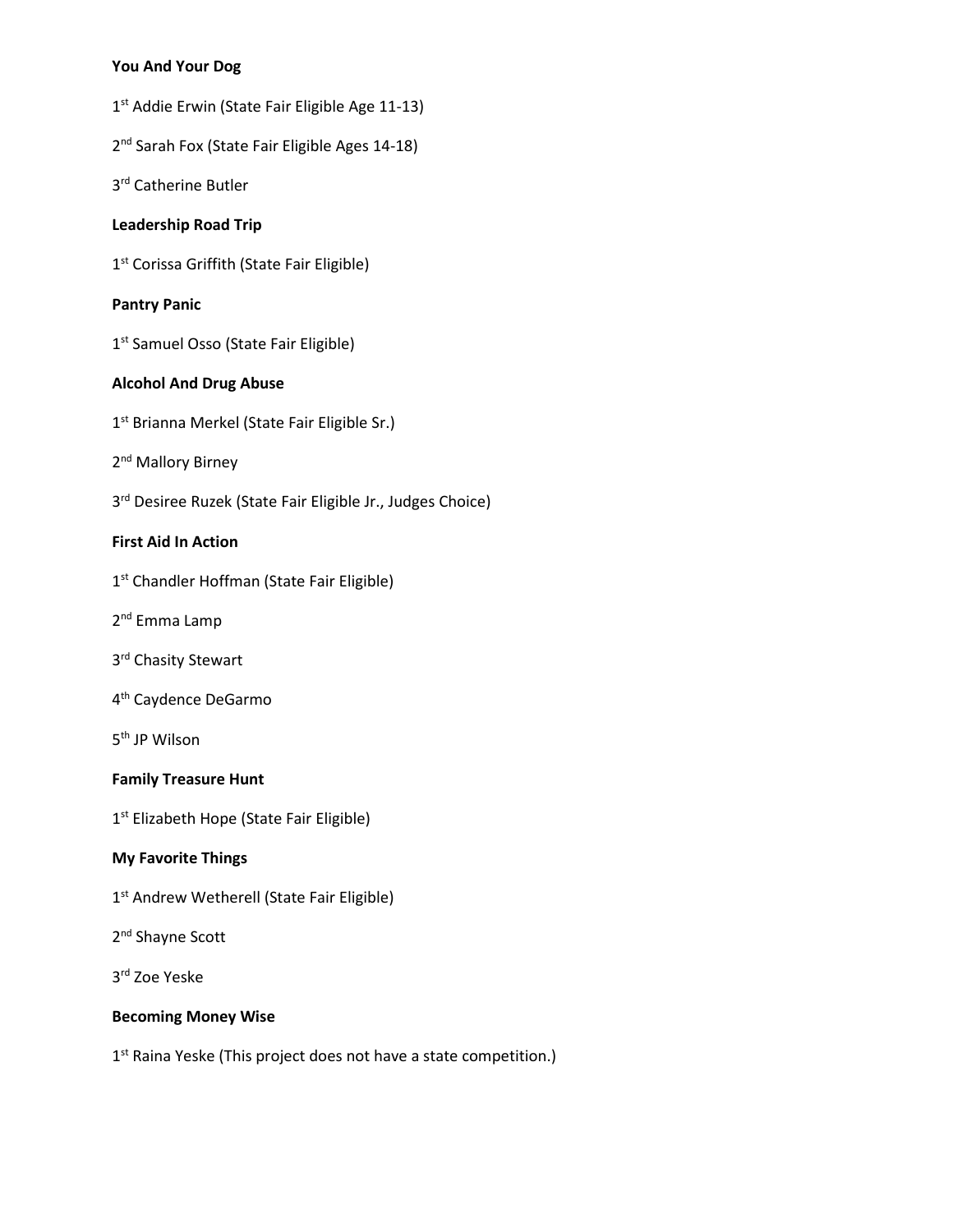# **Cake Decorating Beginner**

- 1<sup>st</sup> Johanna George (State Fair Eligible)
- 2<sup>nd</sup> Maddilynn Fellows
- 3rd Kylie Dray
- 4th Hayleigh Brown

# **Cake Decorating Intermediate**

- 1<sup>st</sup> Lauren Miller (State Fair Jr. Intermediate Eligible)
- 2<sup>nd</sup> Zoe Shell (State Fair Sr. Intermediate Eligible)

# **Cake Decorating Advanced**

- 1<sup>st</sup> Chesney Swickard (State Fair Eligible)
- 2<sup>nd</sup> Emilee Malchowski

# **Canning and Freezing**

- 1<sup>st</sup> Samuel Osso (State Fair Eligible)
- 2<sup>nd</sup> Brady DiNovo

# **How Does Your Garden Grow**

- 1<sup>st</sup> Brody Zeroski (State Fair Eligibile)
- 2<sup>nd</sup> Navaeh Sanders
- 3rd Elijah Fox
- 4th Joshlyn Roghelia

# **Grow Your Own Vegetables**

- 1<sup>st</sup> Samuel Osso(State Fair Eligible)
- 2nd Elijah Fox
- 3rd Rachel Jarman

# **The Writer In You (This does not have a state competition.)**

- 1<sup>st</sup> Annadra Dudley
- 2<sup>nd</sup> Rachel Jarman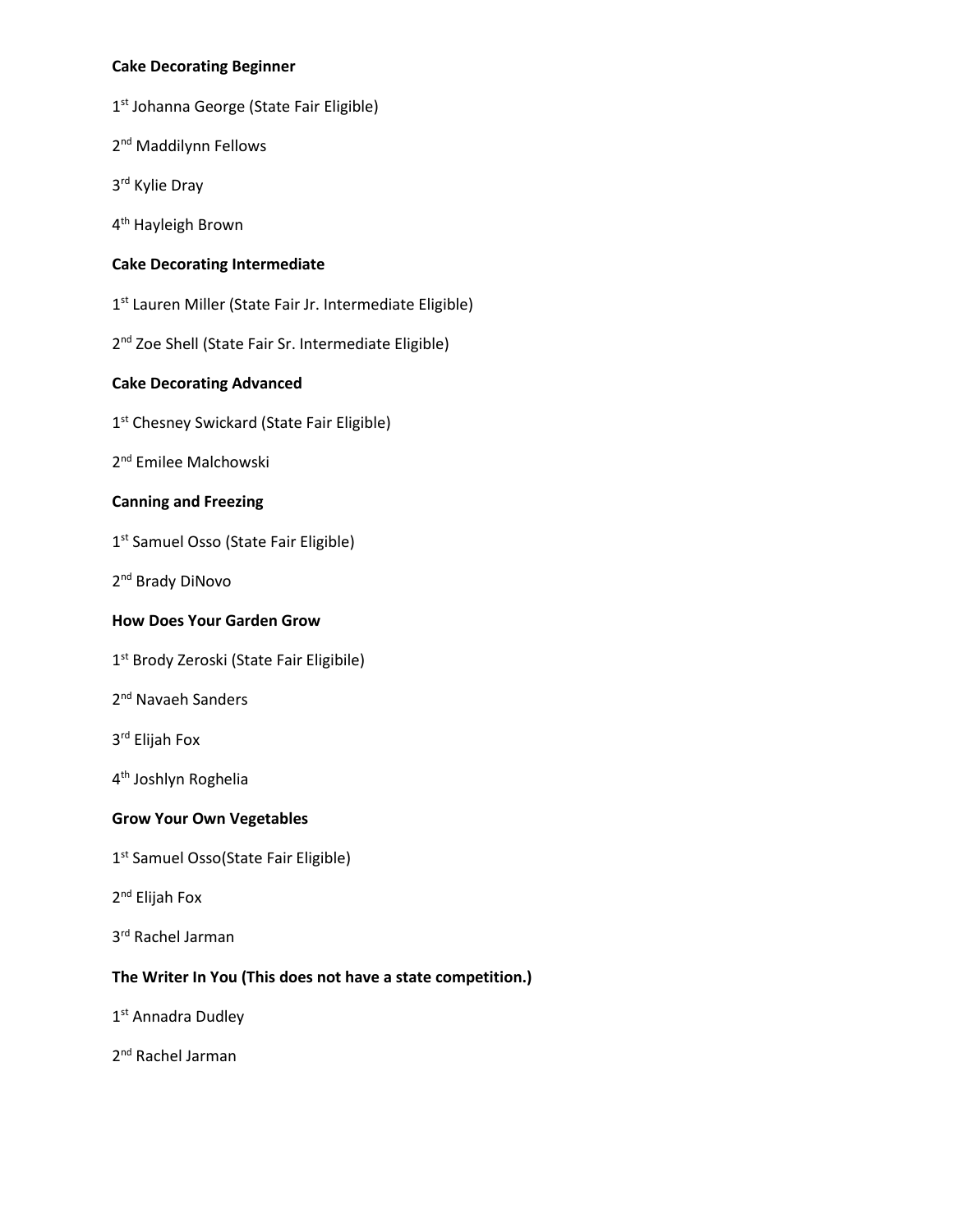# **Getting Started In Art**

- 1<sup>st</sup> Lainey Nunez (State Fair Jr. Eligible)
- 2<sup>nd</sup> Sofia Poludniak (Judge's Choice) (State Fair Sr. Eligible)
- 3rd Jasmine Stewart
- 4th Carissa Hennen
- 5<sup>th</sup> Paige Layman

# **All About Dogs**

- 1<sup>st</sup> Sarah Fox (State Fair Sr. Eligible)
- 2<sup>nd</sup> Lily Scaffidi (State Fair Jr. Eligible)

# **Scrapbooking Beginner**

- 1<sup>st</sup> Delia Wetherell (State Fair Jr. Eligible)
- 2<sup>nd</sup> Jasmine Stewart
- 3rd Clara Hoffman
- 4<sup>th</sup> Isabella Loy
- 5<sup>th</sup> Isabella Shust

# **Scrapbooking 2nd Year Or More Jr.**

- 1<sup>st</sup> Chasity Stewart (State Fair Eligible)
- 2nd Emma Lamp
- 3rd Aubrey Hepburn
- 4th Caydence DeGarmo
- 5th Zoe Yeske

# **The Laundry Project**

- 1<sup>st</sup> Caroline Scott (State Fair Eligible)
- 2<sup>nd</sup> Lillianna Nation

# **Accessories For Teens**

1<sup>st</sup> Lauren Miller (State Fair Eligible)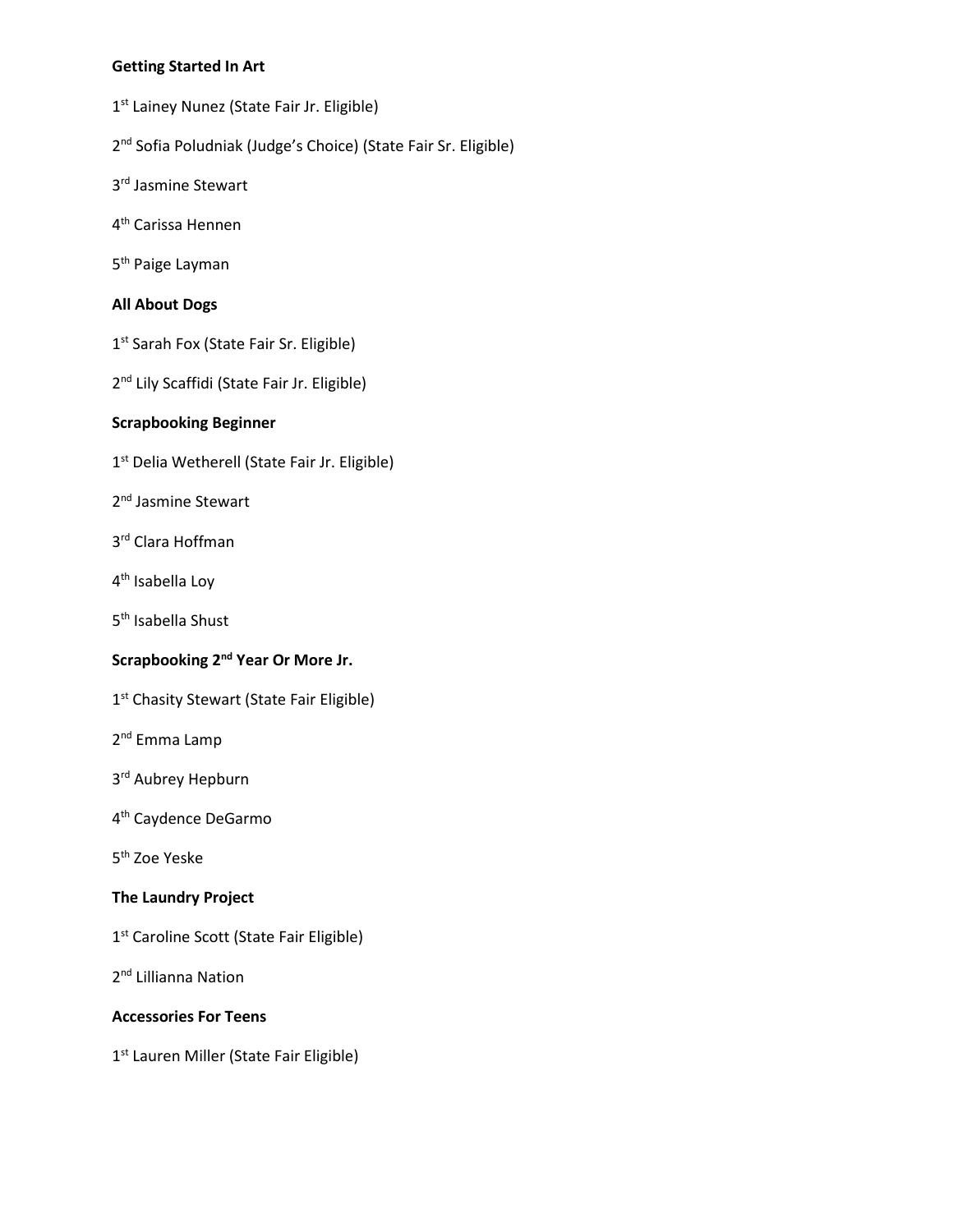#### **Sew Fun**

- 1<sup>st</sup> Raena Simpson (State Fair Eligible Sr.)
- 2<sup>nd</sup> Christianna Rivers (State Fair Eligible Jr.)
- 3rd Navaeh Sanders
- 4th Danica Frisinger

# **Designed By Me**

- 1<sup>st</sup> Emma Lamp (State Fair Eligible)
- 2<sup>nd</sup> Madison Zeroski
- 3rd Mia Loy

# **Em-bel-ish**

1<sup>st</sup> Jasmine Stewart (State Fair Eligible)

# **Sundresses and Jumpers**

1<sup>st</sup> Amanda Boring (State Fair Eligible, Judges Choice)

# **Clothing For Middle School**

1<sup>st</sup> Annadra Dudley (State Fair Eligible)

# **Shopping Savvy**

1<sup>st</sup> Kailyn Frey (State Fair Eligible)

# **Grillmaster**

- 1<sup>st</sup> Rachel Jarman (State Fair Eligible)
- 2<sup>nd</sup> Luke DiNovo
- 3<sup>rd</sup> Christian Hoffman

# **Let's Bake Quick Breads**

1<sup>st</sup> Isaac Rosel (State Fair Eligible)

# **Yeast Breads On The Rise**

1<sup>st</sup> Jylian Goddard (State Fair Eligible)